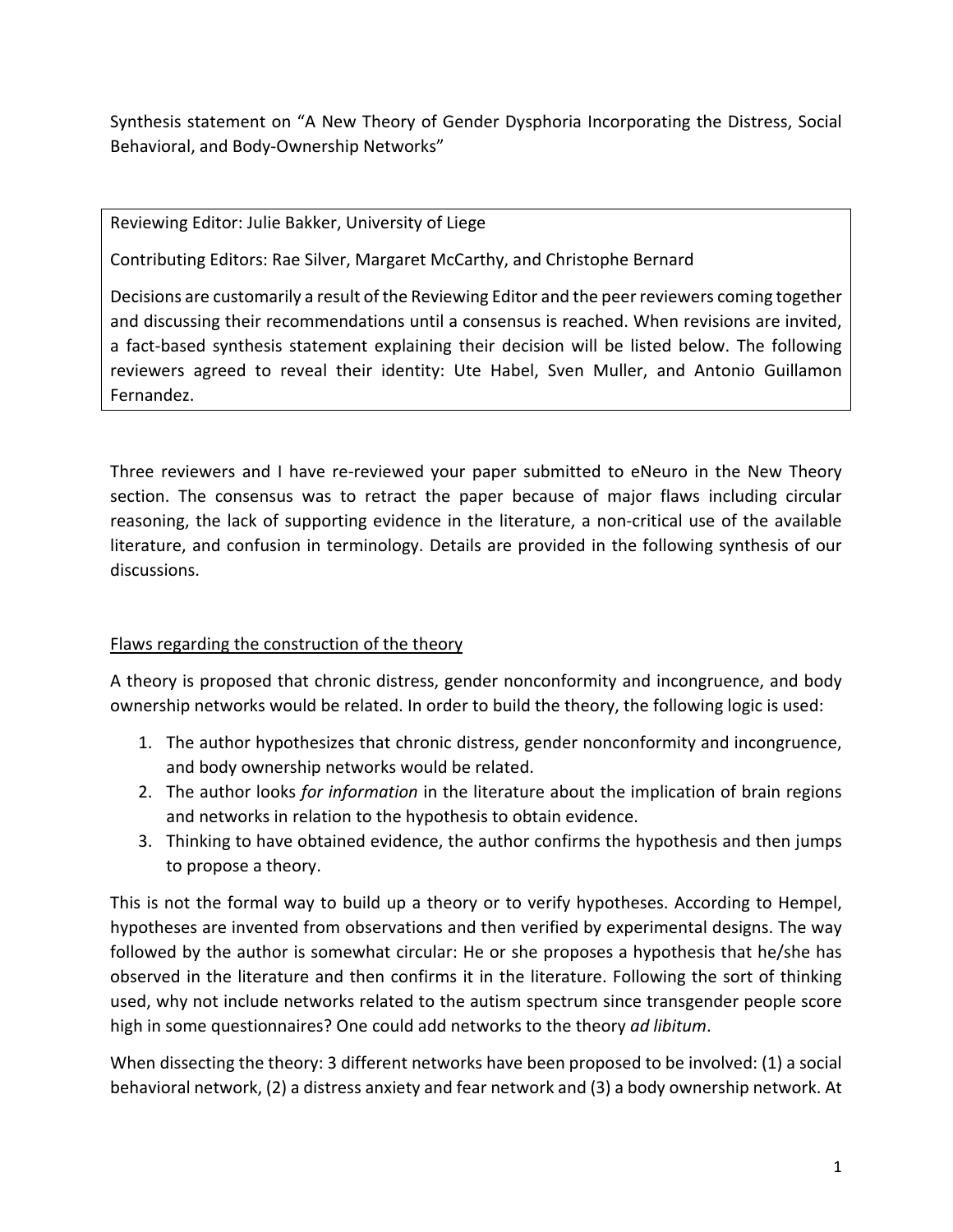present, there are very few experimental data available supporting a role for the first 2 networks, and in particular no functional data. Even if one accepts this way to build up theories, the management of the literature by the author does not help very much because the author uncritically accepts all the bibliography employed to the write the essay.

Regarding the section "Dimension 1: chronic distress": the author affirms at the beginning "The key neuronal substrate for processing distress is the central extended amygdala, which includes the BNST and central amygdala". The following literature used to support this idea:

- 1. Lebow an Chen (2016): A general review of the BNST.
- 2. Newmann (1999): A general review on the extended amygdala mainly in rodents, includes BNST
- 3. O'Connell & Hofmann (2011): phylogenetic review of the mesolimbic reward system, includes BNST
- 4. Zhu et al (2014): rhythm of expression of PER2, includes BNST.
- 5. Saper et al (2005a and b): regulation of sleep, emotions, does not include BNST.
- 6. Zhou et al (1995): BNSTc feminized in transwomen.
- 7. Tillman et al (2018): MRI functional connectivity of BNST with central amygdala.
- 8. Zubiaurre‐Elorza et al (2013): structural MRI comparing trans men, trans women, cis men and women: larger cortical volume of trans men, trans women and cis women than cis men. It is interpreted as altered in transgender.
- 9. Manzouri et al (2017): structural and functional MRI in trans men and the cis control. mid‐ frontal, precuneal‐parietal, and lingual cortex than both male and female controls and weaker connectivity in frontoparietal regions.

Problems in dealing with this literature:

- Refs. 1, 2, 3, 4 and 5 are taken as a whole. The author should detect references that are directly relevant for the hypothesis.
- Ref 6 is the classic work by the Swaab lab. It is accepted without criticism that it is based on postmortem specimens of hormonally treated trans women. In fact, the unique postmortem work that cannot be criticized for being hormonally treated is the work on the infundibular nucleus because estrogens treatment predicts a decrease in volume (Zubiaurre‐Elorza et al, 2014) while *post mortem* specimens of trans women showed a feminine pattern (Taziaux et al, 2012, 2016).
- In ref. 8 the author misses the developmental explanation by the work's authors.
- In ref 9 the author misses the relationships and differences with ref 8.

All these details suggest that the author does not know (or avoids) the intricacies and complexities of the literature on transgender people and the explanation for the lack of coincidence between research groups.

More specifically, much is based on the study from the group of Swaab, which is seminal. However, the data are a lot less clear than they are made to sound in the paper and thus the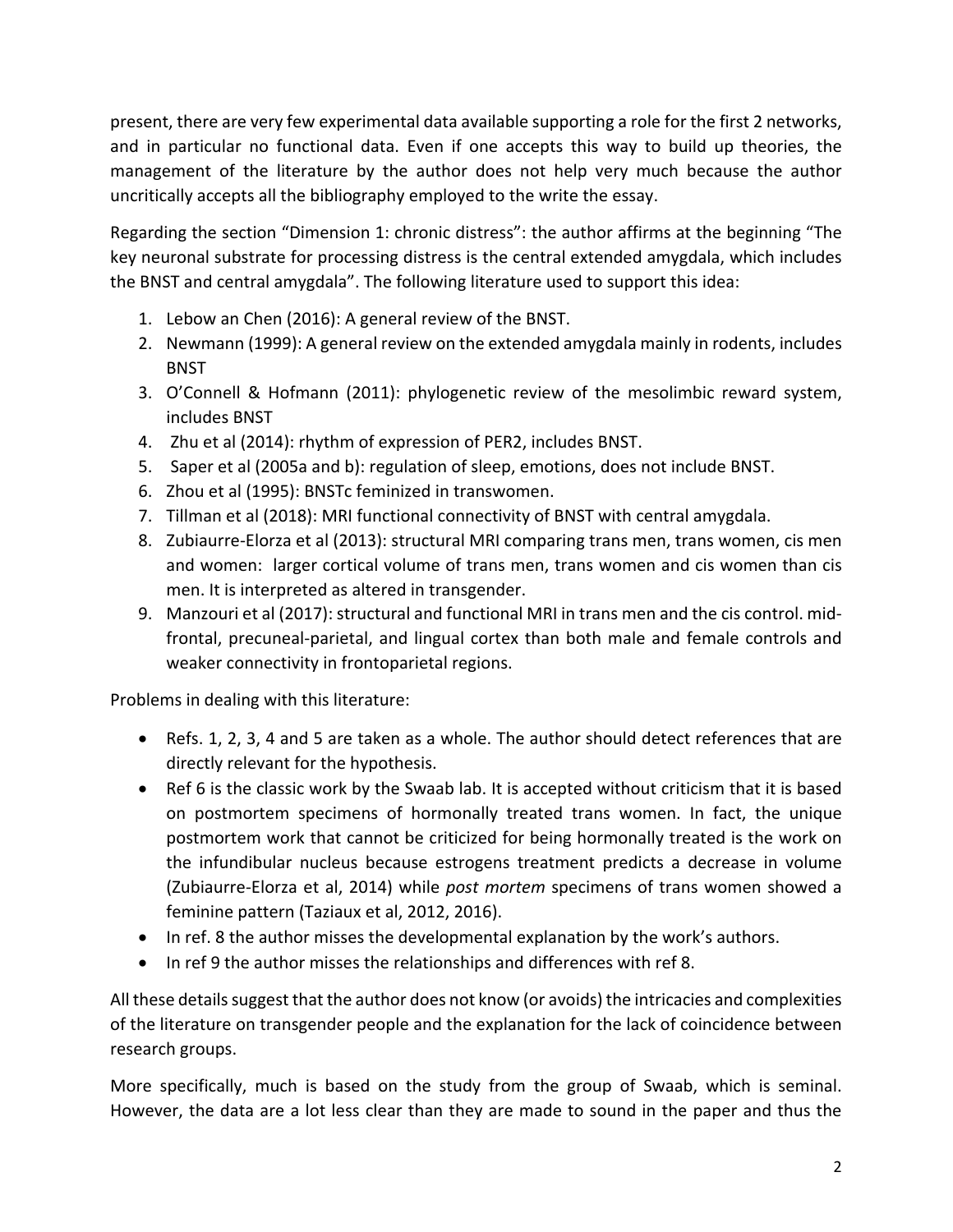theory is on shaky foundations since that finding appears essential for the theory. The BNST finding in trans persons was in a very small sample  $(<10)$  of post-mortem brains and most of the individuals were using hormone treatment. Although Swaab and colleagues tried to account for this, it is statistically unsound and methodologically impossibly (actually) simply because they (of course) had no pre‐treatment brain samples. Thus, all they had was a tiny sample of post‐mortem brains that had been treated with hormones for varying number of years. Thus, a lot of the "logical" jumps from existing structural findings to proposed functional contributions that appear throughout the text are non‐sequiturs. In addition, the BNST do not cover all the (chronic) distress networks, in which for example especially amygdala and hippocampus are heavily involved as well as other networks, such as the salience network (see vanOort et al., 2017). The Tillmann study does not refer to a distress network, and the regions mentioned are not only involved in distress processing. So, the justification for this first element of the theory is not strong.

 It is also particularly striking that the author has not made use of the only available line of enquiry that does happen to have structural and functional data, namely olfaction. Why are these data not discussed at all? In light of the lack of fMRI studies in the field in general and networks 1 and 2 in particular, olfaction is one of the few areas where researchers have converging structural, functional, and behavioral data all pointing into the same direction. All conclusions about the other (or new) networks are based on structural data that lack any functional and/or behavioral equivalents. Why has this line been ignored in the theory?

Regarding the fear network, there are no functional data available in transgender people at present. The third network is the one that has the most neuroimaging data, but also regarding these data there is an oversimplification of interpretation as well as a selection made of what could be used to build this theory. More specifically, in figure 1, the network(s) with the least neuroimaging evidence available in trans people (especially network 1) portrays all the possible connections between brain regions. These connections, of course, are all based on either structural data or data from outside the trans population but with no real evidence of functional activations. Likewise, presently there is no neuroimaging paper on the fear and anxiety network in trans people again leaving the reader wondering how the conclusions are drawn in the absence of empirical data. By contrast, the network (3) with the most neuroimaging data available (mostly Savic et al.), strikingly shows no arrows or connections drawn between any of the brain regions. Thus, there is a clear mismatch between the available evidence, the proposed detail of knowledge in the different networks, and the conclusions drawn from it by the authors. A related question is thus: what role is played by all the other brain imaging findings that occurred in the cited studies but that did seem to be relevant for the current theory. In particular, the social behavior network refers to many functions, as outlined, so the link to gender nonconformity is not clear and there is no convincing evidence or reference, just mentions that some of the regions of the network are altered in transgender. Since the author explicitly states that the theory refers to gender dysphoria (and not transgender – see below), this evidence shouldn't even be used. The overall picture thus seems to be incomplete and selective. Of note, in any case, much of the structural findings are, as the author rightly notes, based on small samples and larger replication efforts are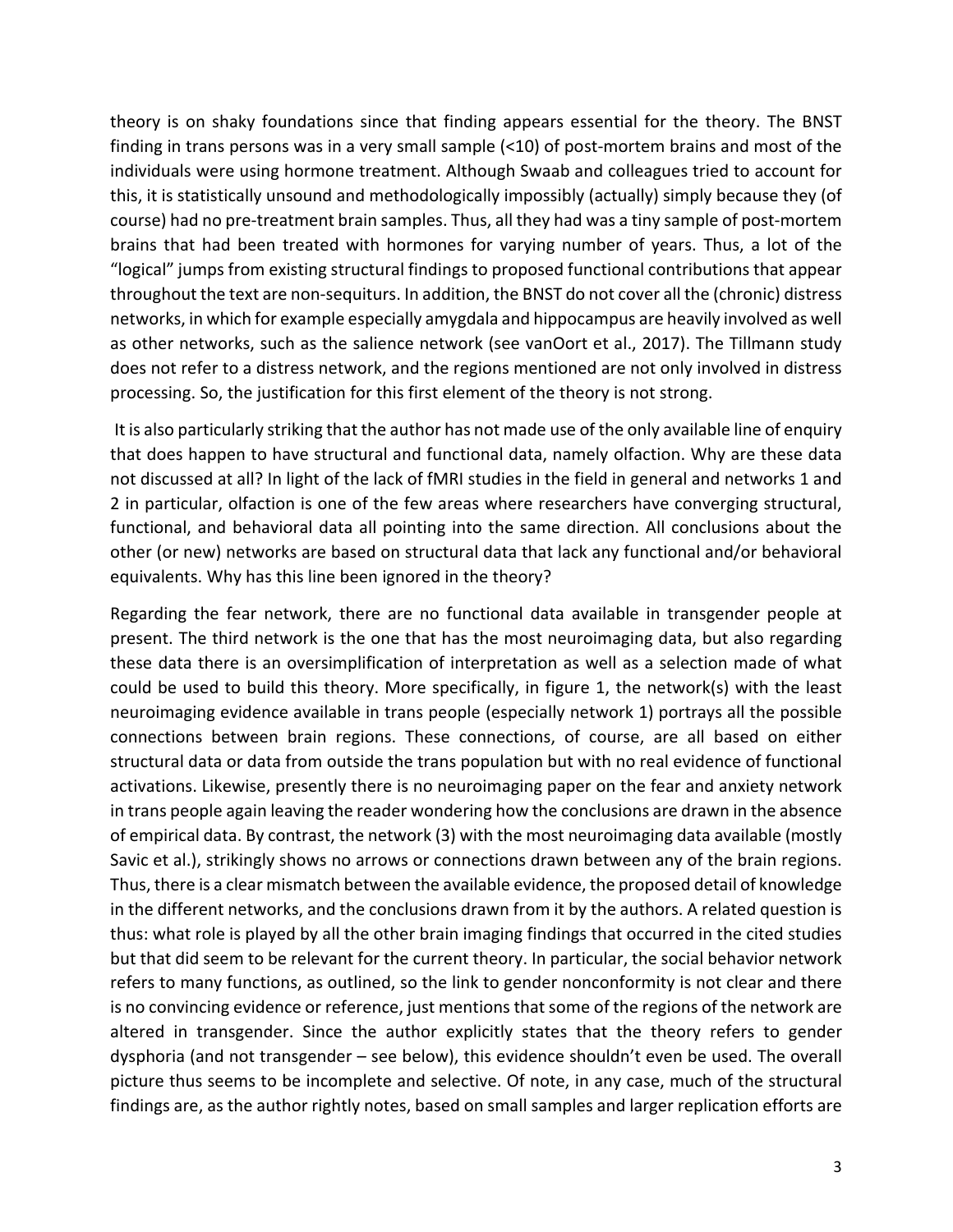needed thus casting a big shadow of doubt on the stability and reliability of the findings in the first place.

Finally, there is a major issue regarding the central statement of causality of "being trans." The author notes that current work is correlational and does not include the functional aspects (of the different networks) sufficiently. Instead, they describe that a functional interaction (to varying degrees) between the 3 networks is "causing" the "transgender experience." Given that the author is basing their new theory, for the most part, on brain structural data, it could be asked how they are avoiding this criticism of being correlational. Thus, there is a new theory of gender identity being proposed that is concocted by throwing in various studies, all correlational in nature, to evoke a new theory that is causational. This constitutes a major weakness.

## Confusing terminology, including mixing gender dysphoria and transgender issues

In terms of language, the paper is in many parts not following adequate terminology (please see the EPATH/WPATH guidelines on language when describing trans people). MtF/FtM, transsexual etc., which appear amply in the text are no longer adequate terms to be used and should be adjusted for a more respectful language. Similarly, the author appears disrespectful to the community because he/she does not seem to believe that a transgender person's statement of belonging to one or the other gender is taken at face value and believed to be true. For example, saying that I did not believe a trans woman's statement that she is a woman is as equally ludicrous as saying that I did not believe that a person saying that they are sexually attracted to a person from the same sex. On this note, highly annoying while reading the paper is the impression the reader gets by the overuse of the first person singular "I", which, within the context of the various descriptions of trans people appears highly condescending.

Certain sections raise some issues (cf."additional relevant data"). Because these sections are not well motivated and/or integrated they appear haphazard and out of place. For example, what exactly is the author trying to say in the paragraph noting that trans people have been found to have elevated presence of autistic traits within relation to their theory? Of note, in that section it is said, "but outcome measures directly related to distress or body ownership have not typically been considered or reported in the past". There are several reviews including 77 studies to effects of surgery and hormonal therapy (Defreyne et al., 2017). Life quality has been assessed, satisfaction, and showed improvement. Puberty suppression also showed high satisfaction (de Vries et al., 2014). In 67 transgender people, of whom 73% received hormonal therapy, this led to higher self‐esteem, less depression, and a better psychological life quality (Gorin‐Lazard et al., 2013). In a longitudinal study in 107 transgender individuals, hormonal therapy reduced anxiety and depression symptoms but also functional impairments (Colizzi et al., 2014). This clearly shows a reduction in distress.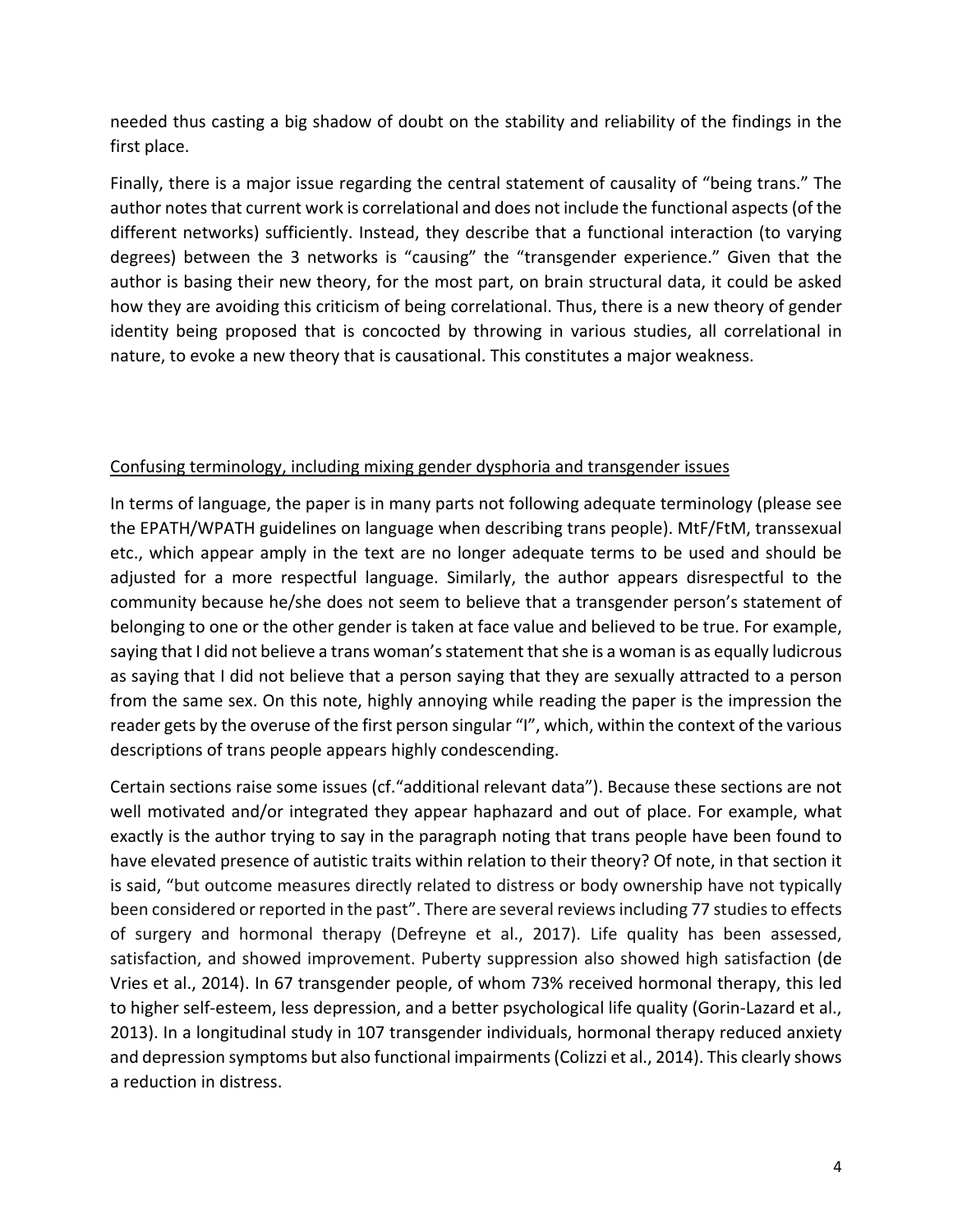So how is the increasingly consistent finding that hormonal treatment is actually decreasing anxiety, depression, and suicides rates just an "additional data point" in the theory when it appears to account for much more of explaining how gender dysphoria can be treated than the new theory does? Likewise, regarding the statement of desisting in trans youth. What purpose or role does it play in the theory?

## Nonfactual, vague or inaccurate statements

The abstract remains largely unexplained: "However, my theory uses a hierarchical executive function model to incorporate multiple reflexive factors (body ownership, gender typical/atypical behavior, and chronic distress) with the cognitive, reflective process of gender identity." Throughout the article the hierarchical executive function is not mentioned again or explained nor what is meant by reflexive factors (what exactly is reflexive in chronic distress?) and the cognitive reflective process of gender identity. Even the name of the theory is misleading: multisense theory, but it does not deal with multisenses. Chronic distress and the social behavior network are not directly related to senses. The author described the theory as "integrating information from multiple senses," but does not really mean senses here. So why this misleading term, which has a clear definition and is used in other fields of neuroscience? The author refers to the three concepts as reflexive senses, but does not explain why body ownership, gender typical/atypical behavior, and chronic distress are understood as reflexive senses. It is not explained why and how the sense of distress affects the sense of gender. For example, when does chronic distress lead to another mental disorder and when to gender dysphoria?

The social network also includes functions of mentalizing, empathy, social cognition, etc., functions that involve regions other than the ones mentioned. References here are rather old and do not incorporate newer findings.

What exactly is meant by "regions of the body‐ownership network remained significant even after controlling for sexual orientation (Burke et al., 2017; Manzouri and Savic, 2019)"?

There is no "cellular activation measured by MEG."

The author tends to oversimplify and overstretch assumptions, such as: page 5: "two nodes of the social behavioral network (the network involved in gender‐typical behavior)". There is no evidence for the social network being involved in gender‐typical behavior.

It is also not clear what the relationship is between body ownership and incongruence between perceived gender identity and assigned gender. It seems the author often equates both terms.

"While the experimental evidence is strongest for the body‐ownership/perception network," the experimental evidence for body ownership is not the strongest in transgender people. This theory explicitly targets only gender dysphoria but is used by the author to constantly refers to transgender.